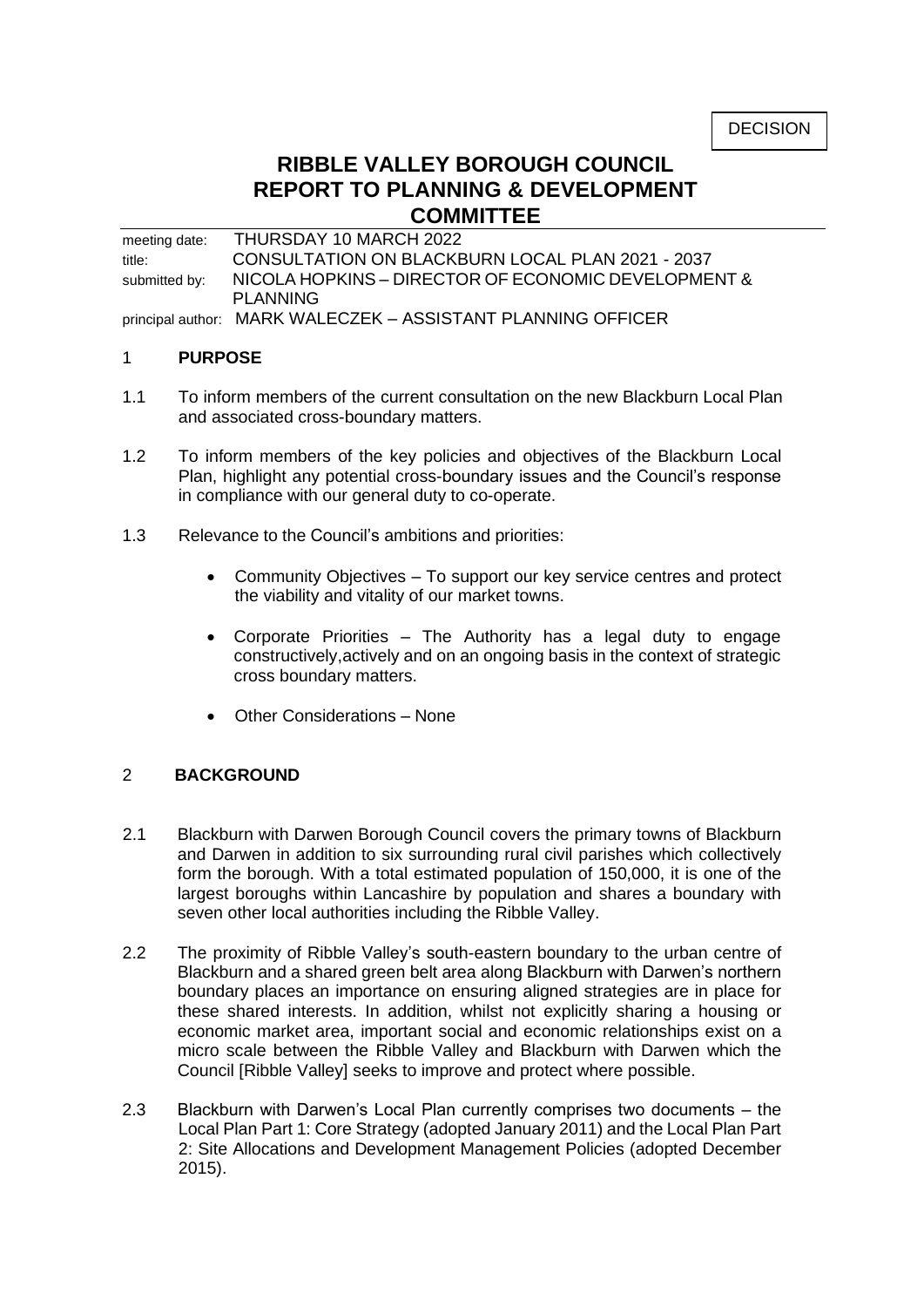- 2.4 New planning regulations introduced in 2017 made it a requirement for local authorities to review Local Plans at least every five years from their date of adoption. In response to this, Blackburn with Darwen is now undertaking work to produce a new Local Plan covering the period 2021-2037 which will replace both documents in paragraph 2.3. These circumstances are similar to which the Council finds itself and work also is currently underway to produce a new Local Plan for the Ribble Valley which will guide development up to 2033.
- 2.5 Two consultations as part of the Regulation 18 stage of Local Plan preparation have already been undertaken by Blackburn with Darwen, enabling them to test a variety of strategies, issues and options with the public. Notably this included the introduction of 'growth, renewal and protection' areas as an interpretation of the zonal land use approach indicated within the Planning White Paper, however, the plan has since been progressed with a more traditional structure in line with existing legislation.
- 2.6 The Council's views on the publication version of the Blackburn with Darwen Local Plan are now sought as part of a Regulation 19 consultation, allowing the public, neighbouring authorities, and other stakeholders to share their opinion on whether the plan is sound or legally compliant before the plan is submitted. The Plan itself, along with a policies map can be viewed using the links below:

### **Plan Document** –

[https://blackburn-darwen.org.uk/wp-content/uploads/Local-Plan-Reg19-Document](https://blackburn-darwen.org.uk/wp-content/uploads/Local-Plan-Reg19-Document-wo.pdf)[wo.pdf](https://blackburn-darwen.org.uk/wp-content/uploads/Local-Plan-Reg19-Document-wo.pdf)

#### **Policies Map** -

[https://blackburn.statmap.co.uk/map/Aurora.svc/run?script=%5cAurora%5cLocal%2](https://blackburn.statmap.co.uk/map/Aurora.svc/run?script=%5cAurora%5cLocal%20Plan%202021%202037%20Reg%2019.AuroraScript$&nocache=71c452f7-e01c-d188-721f-82673452d974&resize=always) [0Plan%202021%202037%20Reg%2019.AuroraScript\\$&nocache=71c452f7-e01c](https://blackburn.statmap.co.uk/map/Aurora.svc/run?script=%5cAurora%5cLocal%20Plan%202021%202037%20Reg%2019.AuroraScript$&nocache=71c452f7-e01c-d188-721f-82673452d974&resize=always)[d188-721f-82673452d974&resize=always](https://blackburn.statmap.co.uk/map/Aurora.svc/run?script=%5cAurora%5cLocal%20Plan%202021%202037%20Reg%2019.AuroraScript$&nocache=71c452f7-e01c-d188-721f-82673452d974&resize=always)

#### 3 **ISSUES**

- 3.1 The central concept underpinning the structure of Blackburn with Darwen's new Local Plan is one of a 'balanced growth' strategy. By directing appropriate forms of development to suitable locations which facilitate inward investment, the plan seeks to provide enough opportunity for economic growth whilst balancing the expectations of reducing greenhouse gas emissions as a result of their Climate Emergency declaration in July 2019.
- 3.2 The shared-boundary and proximity of the urban area to the Ribble Valley results in a range of cross boundary matters for consideration which must be demonstrated as part of a duty to co-operate which is placed on the Council and Blackburn with Darwen. These matters are considered below.

#### **Housing**

3.3 The area of Blackburn with Darwen shares a housing market area with Hyndburn Borough Council. Both authorities prepared a joint Strategic Housing and Economic Needs Assessment which confirmed a minimum housing need figure of 153 dwellings per annum (dpa). However, in line with Planning Practice Guidance, Blackburn with Darwen has opted to use an increased housing need figure of 447 dpa to align with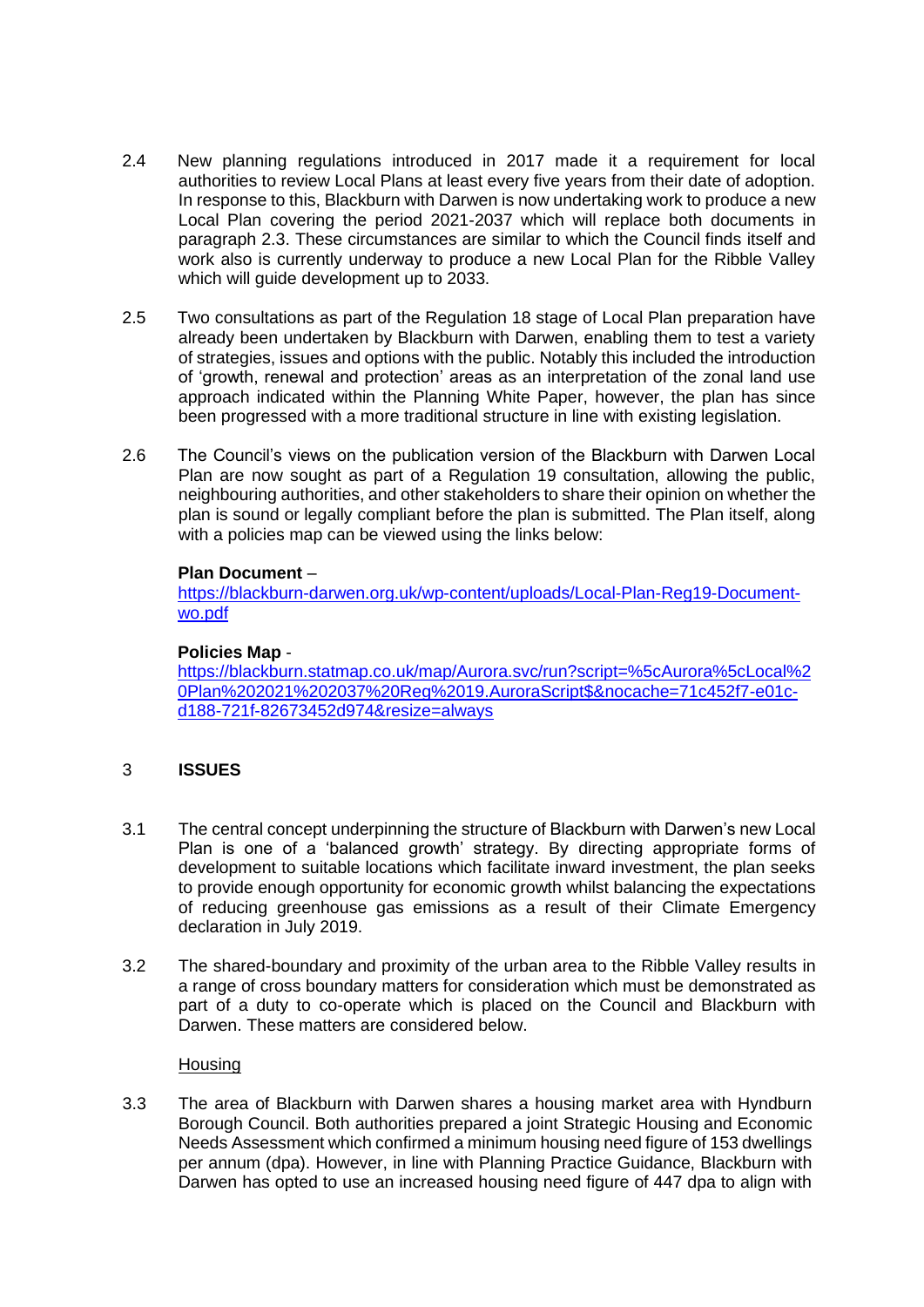the growth strategy within the plan. Despite this, the proposed housing requirement is a marked reduction from what the authority has adopted within the existing Core Strategy.

- 3.4 This reduction is indicative of the 'balanced growth' approach which Blackburn with Darwen seeks to deliver. However, it is not expected that the Ribble Valley will experience an increase in demand for housing as a result as it is not significantly linked to the housing market of Blackburn with Darwen and Hyndburn, which are driven by different factors.
- 3.5 To meet the requirement above, a range of housing allocation sites are proposed to provide 2,696 dwellings. In addition to extant permissions and windfall sites, this will provide the total number of houses required over the plan period with a 4% buffer.
- 3.6 A significant proportion of housing delivery is proposed to come from a 97 hectare strategic urban extension in the north-east of Blackburn at Brownhill. With a total delivery anticipated of 1500 dwellings, half of this is planned to be delivered within the plan period 2021 – 2037. This site, including a smaller growth site of 23 dwellings, is shown in Appendix 1.
- 3.7 This site is a significant strategic allocation less than a kilometre from the shared boundary between Blackburn with Darwen and the Ribble Valley, however, its location is unlikely result in detrimental cross-boundary issues. Given the local amenities in nearby Ramsgreave and larger service offering within the rest of Blackburn with Darwen, the site is not deemed to have the potential to create new traffic flows into the Ribble Valley which would be of significance.
- 3.8 It is recognised that despite not formally sharing the same housing market area, a development of this size has the potential to impact on localised housing demand within the Wilpshire area. The Council will monitor this closely, liaising with Blackburn with Darwen where appropriate and reporting to members on matters arising.

#### Employment

- 3.9 As a result of findings presented within evidence base documents, Blackburn with Darwen intends to deliver a minimum of 46.4 Hectares of new employment land over the plan period, at an annualised requirement of 2.9ha.
- 3.10 Meeting this residual need has required the identification of a combination of sites suitable for either mixed use or employment only use. Significantly, there is insufficient deliverable land available within the urban area to accommodate this requirement, and therefore a new strategic employment site has been identified off Junction 5 of the M65. This site is currently green belt land between the urban areas of Blackburn and Hyndburn and is set to contribute around 43% towards the total requirement outlined above.
- 3.11 Although the plan proposes a significant level of employment land coming forward within a neighbouring authority, the Functional Economic Market Area (FEMA) to which it contributes has been identified as being primarily with Hyndburn. Notwithstanding this, Ribble Valley does derive relevant employment opportunities from Blackburn with Darwen which any growth will provide linked opportunities. As a result, this level of employment land provision is not seen to be of detriment to the Ribble Valley's economy or its own requirements as recently demonstrated within the Employment Land Review but any impacts on inward investment to Ribble Valley need to be kept under review.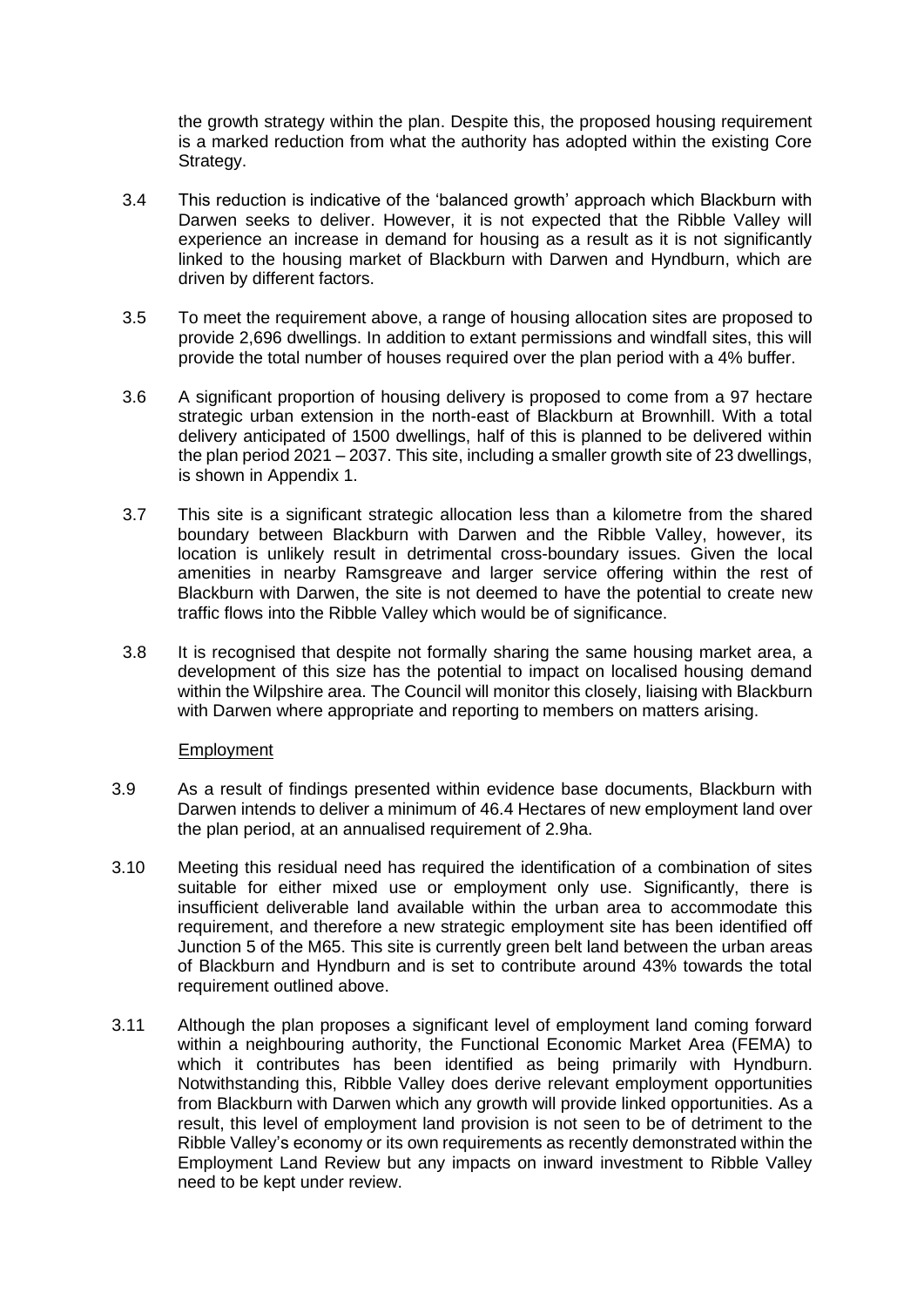- 3.12 Despite this, a guiding principle of Blackburn with Darwen's forthcoming plan includes the concept of a 'Blackburn Growth Axis'. This a key idea forming the spatial approach of the new plan, as an economic framework of development sites and opportunities that link the M65, key growth corridors and Samlesbury Enterprise Zone, a future economic driver of Blackburn with Darwen. A demonstration of this concept can be seen in the key diagram within Appendix 2.
- 3.13 Members will be aware that Samlesbury Enterprise Zone is also of strategic importance to the Ribble Valley through its potential as an economic driver for attracting investment and employment generating developments within our Borough, as well as within Blackburn with Darwen and South Ribble. At this stage, the 'Blackburn Growth Axis' is presented as a strategic concept guiding the overall direction of the plan and is of little material consequence to the Ribble Valley. However, it is recognised that the concept has the potential to change the economic relationships between the south of the Ribble Valley and Blackburn with Darwen. It is important to ensure that appropriate growth in Ribble Valley is not affected and therefore any effects will be closely monitored as an updated economic strategy is prepared for the Ribble Valley as part of the upcoming Local Plan.

#### **Other Matters**

- 3.14 An additional pillar of Blackburn with Darwen's 'Balanced Growth' strategy includes further development within Blackburn Town Centre to improve the quality of retail offering. The Ribble Valley traditionally experiences some leakage from its economy in the form of retail spending out of the borough, to centres including Preston, Burnley, and Blackburn. However, the town centre strategy within this draft plan is not a concern to the success of Ribble Valley's service centres and retail economy due to their unique, independent offering and the differing nature of these centres.
- 3.15 As shown in Appendix 1, the Ribble Valley's shared boundary with Blackburn with Darwen also includes an extensive area of Green Belt in the areas of Wilpshire, Mellor and Mellor Brook. Green Belts are afforded great importance within the National Planning Policy Framework (NPPF) such is their ability to restrict urban sprawl, safeguard countryside from encroachment and prevent the merging of neighbouring authorities.
- 3.16 The new Blackburn with Darwen Local Plan does not propose any new development within the shared area of Green Belt to the west of Mellor. Furthermore, proposed policies to protect this designation remain strong, reflecting the NPPF and the existing policies within the Council's Core Strategy which protect the Green Belt on Ribble Valley's side of the shared boundary. On basis there is common ground and there are no further matters to resolve.

#### Statement of Common Ground (SoCG)

- 3.17 Local planning authorities are under a duty to cooperate with each other, and with other prescribed bodies, on strategic matters that cross administrative boundaries. Throughout the production of their new plan, Blackburn with Darwen have sought to work with neighbouring authorities including the Ribble Valley to undertake this duty.
- 3.18 A draft Statement of Common Ground has been produced to sit alongside this draft local plan to act as a written record of the progress made during the process of planning for strategic cross-boundary matters. In doing so, the document seeks to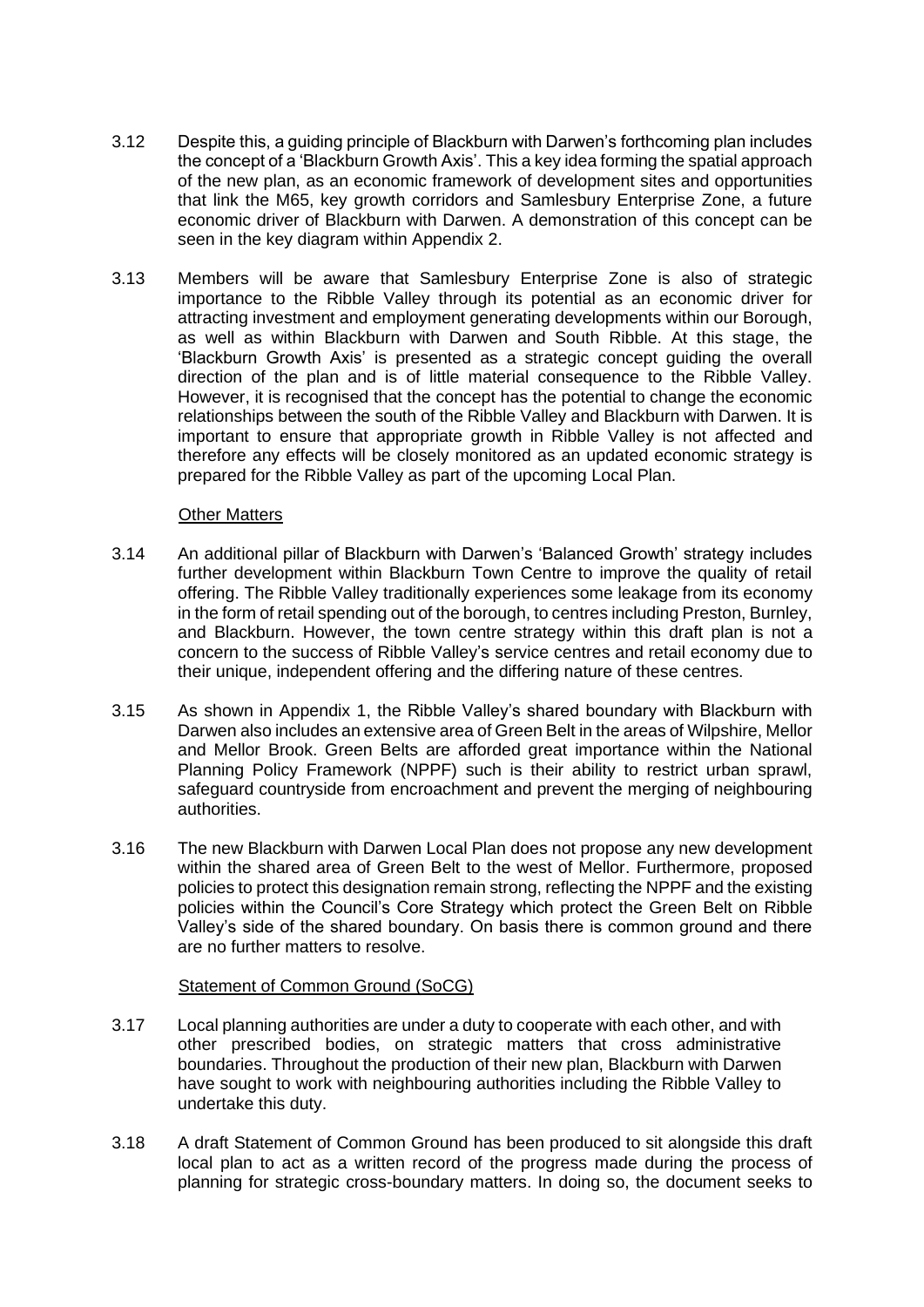demonstrate that the duty to co-operate has been undertaken in full. This is available to view in the link below:

<https://blackburn-darwen.org.uk/wp-content/uploads/BwD-draft-SoCG-Reg19.pdf>

- 3.19 The Blackburn with Darwen Local Plan 2021 2037 as proposed does not raise any strategic matters at this time which the Council has concern over. Based on this, it is proposed that the Statement of Common Ground is signed according to the following wording:
	- *There is common ground on the draft planning policies set out in the emerging Blackburn with Darwen Local Plan (2021-2037); and*
	- *That there are no unresolved strategic issues in relation to matters set out in Section 5 of this statement.*
- 3.20 Given that the Council and Blackburn continue to work together to address crossboundary matters as evidenced through the statement above, at this time there are no further representations to make on behalf of the Council. On this basis it is not proposed that a response to the Regulation 19 consultation need be made, however, the Council retains the ability to raise concerns where it is felt a further representation is necessary.

#### 4 **RISK ASSESSMENT**

- 4.1 The approval of this report may have the following implications:
	- Resources  $-$  There is provision within existing resources to work with neighbouring authorities in preparing and responding to emerging Local Plans.
	- Technical, Environmental and Legal Neighbouring authorities have a legal duty to co-operate on any strategic matters.
	- Political There is significant interest in any potential development pressures upon existing key service centres, villages, and infrastructure within the Borough.
	- Reputation Development within neighbouring authorities can be of some significance in the local community.
	- Equality & Diversity No issues identified.

# 5 **RECOMMEND THAT COMMITTEE**

5.1 Endorse the comments set out at paragraph 3.19 as part of our legal duty to cooperate and confirm that no objections are necessary in accord with paragraph 3.20 and identify any additional comments members wish to make if appropriate.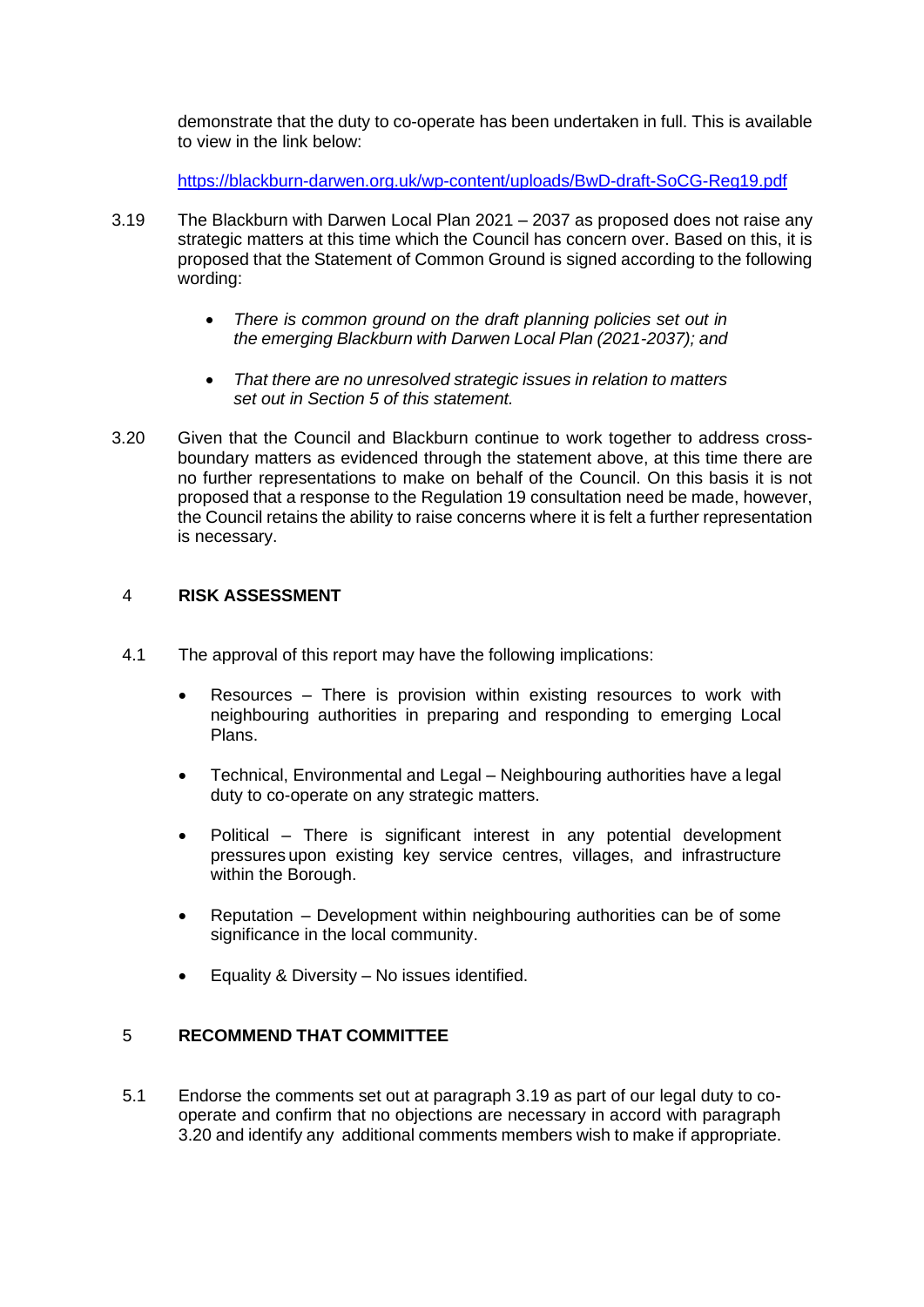5.2 Agree that the Local Plan Working Group monitor the Blackburn with Darwen Local Plan and that this Committee be kept informed.

MARK WALECZEK NICOLA HOPKINS<br>ASSISTANT PLANNING OFFICER DIRECTOR OF ECONOMIC ASSISTANT PLANNING OFFICER

DEVELOPMENT AND PLANNING

### **BACKGROUND PAPERS**

Blackburn with Darwen Local Plan 2021 – 2037 Publication Plan (Reg 19).

For further information please ask for Mark Waleczek, extension 4581.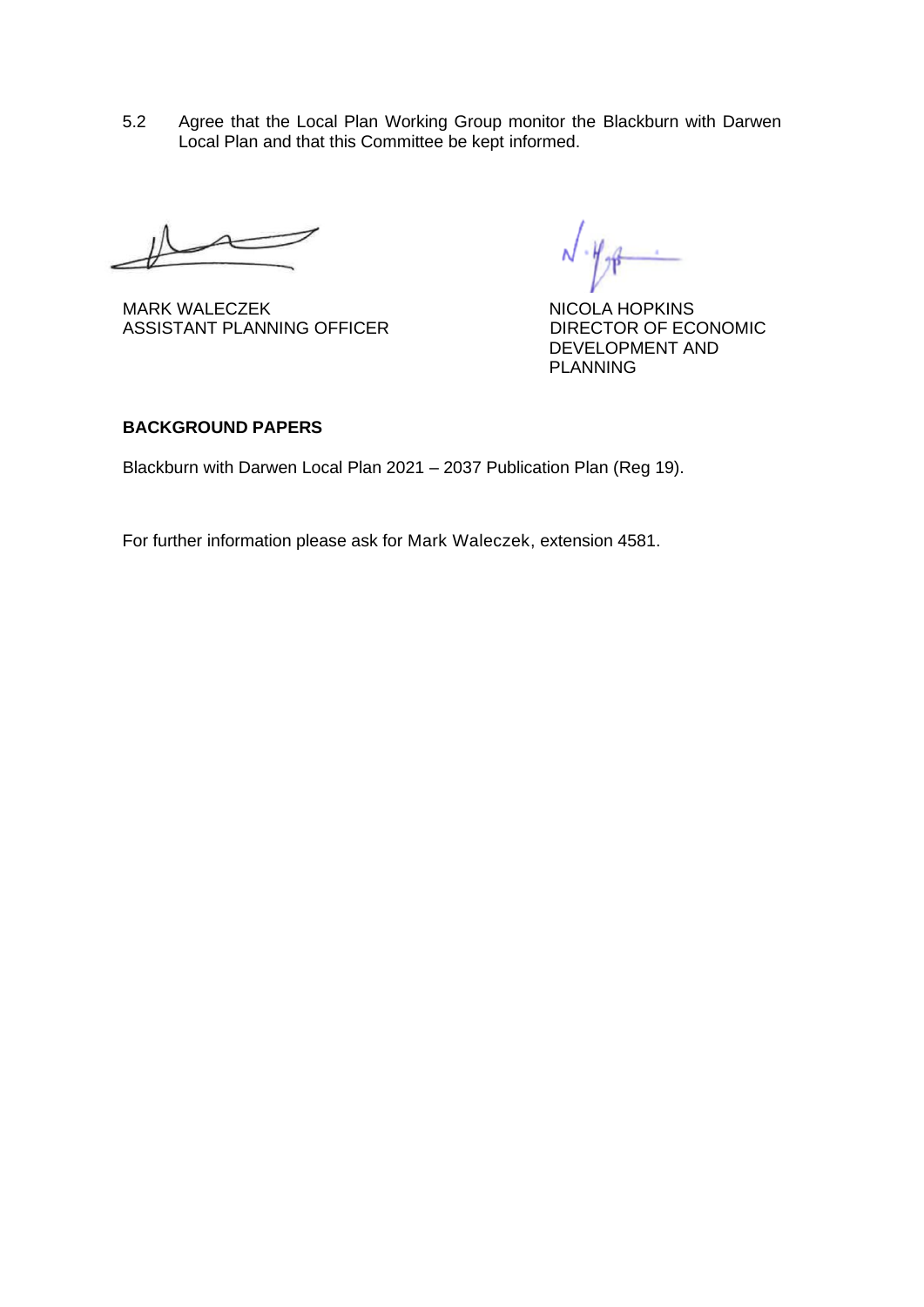## **APPENDIX 1**

Map demonstrating proposals in North-East Blackburn, near the Ribble Valley boundary. **For illustrative purposes only.**